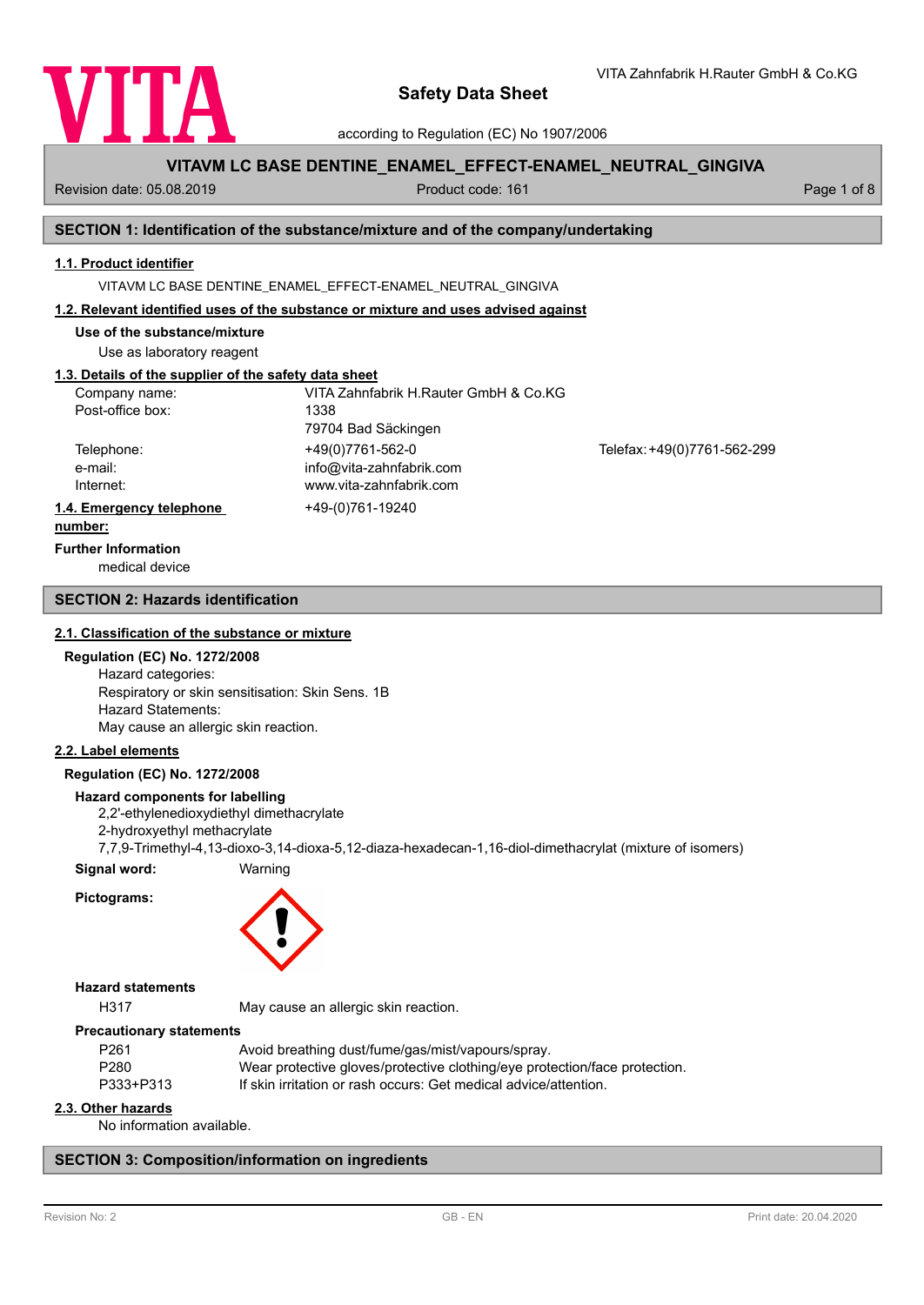

according to Regulation (EC) No 1907/2006

# **VITAVM LC BASE DENTINE\_ENAMEL\_EFFECT-ENAMEL\_NEUTRAL\_GINGIVA**

Revision date: 05.08.2019 **Product code: 161** Product code: 161 **Page 2 of 8** Page 2 of 8

# **3.2. Mixtures**

## **Hazardous components**

| CAS No     | Chemical name                                                                                              |          | Quantity          |  |
|------------|------------------------------------------------------------------------------------------------------------|----------|-------------------|--|
|            | EC No                                                                                                      | Index No | <b>REACH No</b>   |  |
|            | <b>GHS Classification</b>                                                                                  |          |                   |  |
| 72869-86-4 | 7,7,9-Trimethyl-4,13-dioxo-3,14-dioxa-5,12-diaza-hexadecan-1,16-diol-dimethacrylat (mixture of<br>(isomers |          | $15 - 20$ %       |  |
|            | 276-957-5                                                                                                  |          | 101-2120751202-68 |  |
|            | Skin Sens. 1B, Aquatic Chronic 3; H317 H412                                                                |          |                   |  |
| 109-16-0   | 2,2'-ethylenedioxydiethyl dimethacrylate                                                                   |          | $15 - 20%$        |  |
|            | 203-652-6                                                                                                  |          | 01-2119969287-21  |  |
|            | Skin Sens. 1B; H317                                                                                        |          |                   |  |

Full text of H and EUH statements: see section 16.

## **SECTION 4: First aid measures**

## **4.1. Description of first aid measures**

## **After inhalation**

Provide fresh air. When in doubt or if symptoms are observed, get medical advice.

## **After contact with skin**

After contact with skin, wash immediately with plenty of water and soap. Take off immediately all contaminated clothing and wash it before reuse. Medical treatment necessary. IF ON SKIN: Wash with plenty of soap and water.

#### **After contact with eyes**

After contact with the eyes, rinse with water with the eyelids open for a sufficient length of time, then consult an ophthalmologist immediately.

#### **After ingestion**

Rinse mouth immediately and drink plenty of water.

## **4.2. Most important symptoms and effects, both acute and delayed**

No information available.

## **4.3. Indication of any immediate medical attention and special treatment needed**

Treat symptomatically.

## **SECTION 5: Firefighting measures**

## **5.1. Extinguishing media**

## **Suitable extinguishing media**

Co-ordinate fire-fighting measures to the fire surroundings.

## **5.2. Special hazards arising from the substance or mixture**

Non-flammable.

## **5.3. Advice for firefighters**

Wear a self-contained breathing apparatus and chemical protective clothing. Full protection suit.

## **Additional information**

Suppress gases/vapours/mists with water spray jet. Collect contaminated fire extinguishing water separately. Do not allow entering drains or surface water.

## **SECTION 6: Accidental release measures**

# **6.1. Personal precautions, protective equipment and emergency procedures**

Provide adequate ventilation. Do not breathe gas/fumes/vapour/spray. Avoid contact with skin, eyes and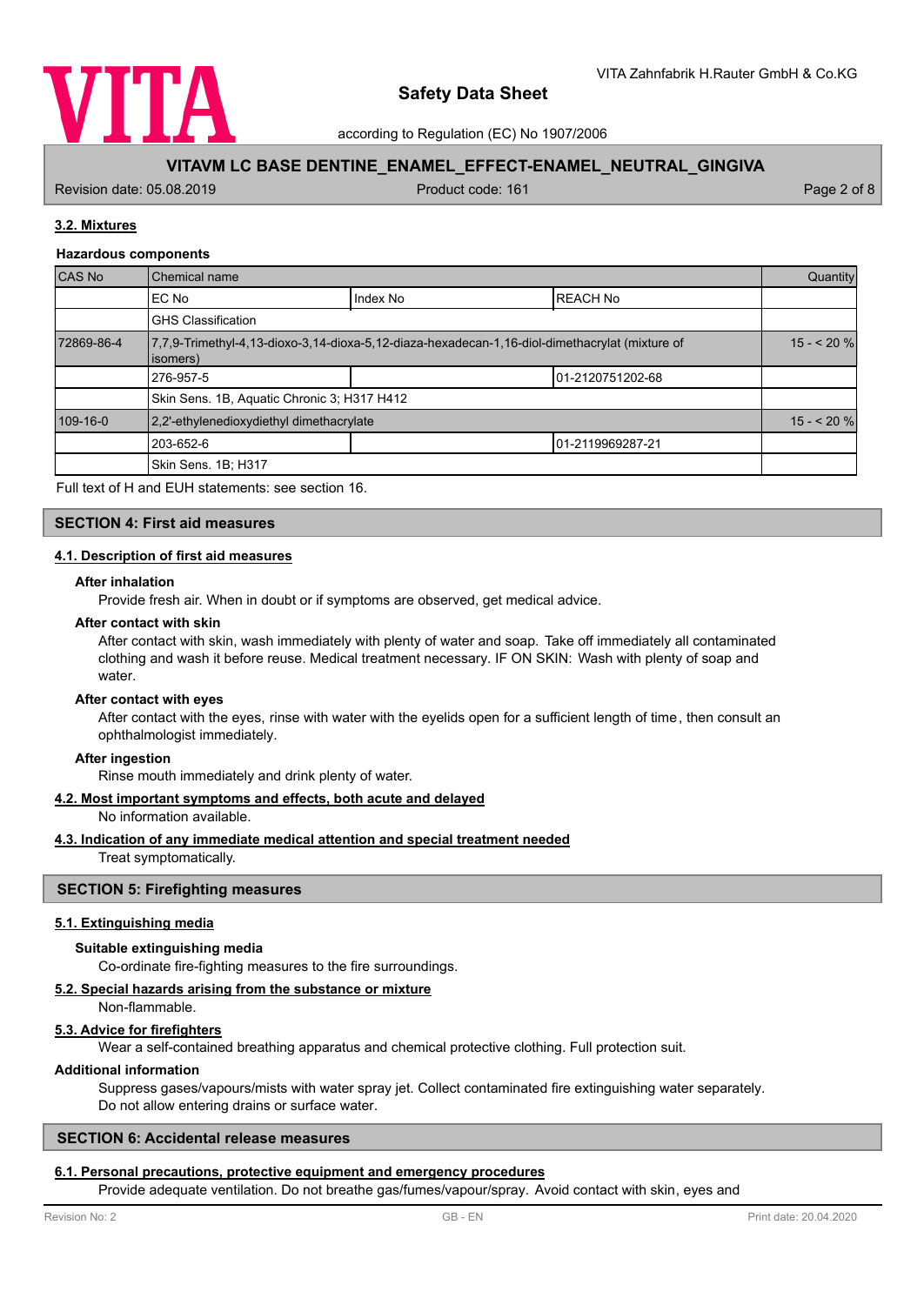

according to Regulation (EC) No 1907/2006

# **VITAVM LC BASE DENTINE\_ENAMEL\_EFFECT-ENAMEL\_NEUTRAL\_GINGIVA**

Revision date: 05.08.2019 **Product code: 161** Product code: 161 **Page 3 of 8** Page 3 of 8

clothes. Use personal protection equipment.

## **6.2. Environmental precautions**

Do not allow to enter into surface water or drains.

## **6.3. Methods and material for containment and cleaning up**

Take up mechanically. Treat the recovered material as prescribed in the section on waste disposal.

## **6.4. Reference to other sections**

Safe handling: see section 7 Personal protection equipment: see section 8 Disposal: see section 13

## **SECTION 7: Handling and storage**

## **7.1. Precautions for safe handling**

#### **Advice on safe handling**

No special measures are necessary.

#### **Advice on protection against fire and explosion**

No special fire protection measures are necessary.

## **7.2. Conditions for safe storage, including any incompatibilities**

## **Requirements for storage rooms and vessels**

Keep container tightly closed.

#### **Hints on joint storage**

No special measures are necessary.

## **7.3. Specific end use(s)**

Use as laboratory reagent

## **SECTION 8: Exposure controls/personal protection**

## **8.1. Control parameters**

## **8.2. Exposure controls**



#### **Protective and hygiene measures**

Remove contaminated, saturated clothing immediately. Draw up and observe skin protection programme. Wash hands and face before breaks and after work and take a shower if necessary . When using do not eat, drink, smoke, sniff.

## **Eye/face protection**

Suitable eye protection: goggles.

## **Hand protection**

When handling with chemical substances, protective gloves must be worn with the CE-label including the four control digits. The quality of the protective gloves resistant to chemicals must be chosen as a function of the specific working place concentration and quantity of hazardous substances. For special purposes, it is recommended to check the resistance to chemicals of the protective gloves mentioned above together with the supplier of these gloves. Recommended glove articles KCL Dermatril P Breakthrough time (maximum wearing time) 10 min NBR (Nitrile rubber)

## **Skin protection**

Use of protective clothing.

## **Respiratory protection**

Provide adequate ventilation as well as local exhaustion at critical locations. Technical ventilation of workplace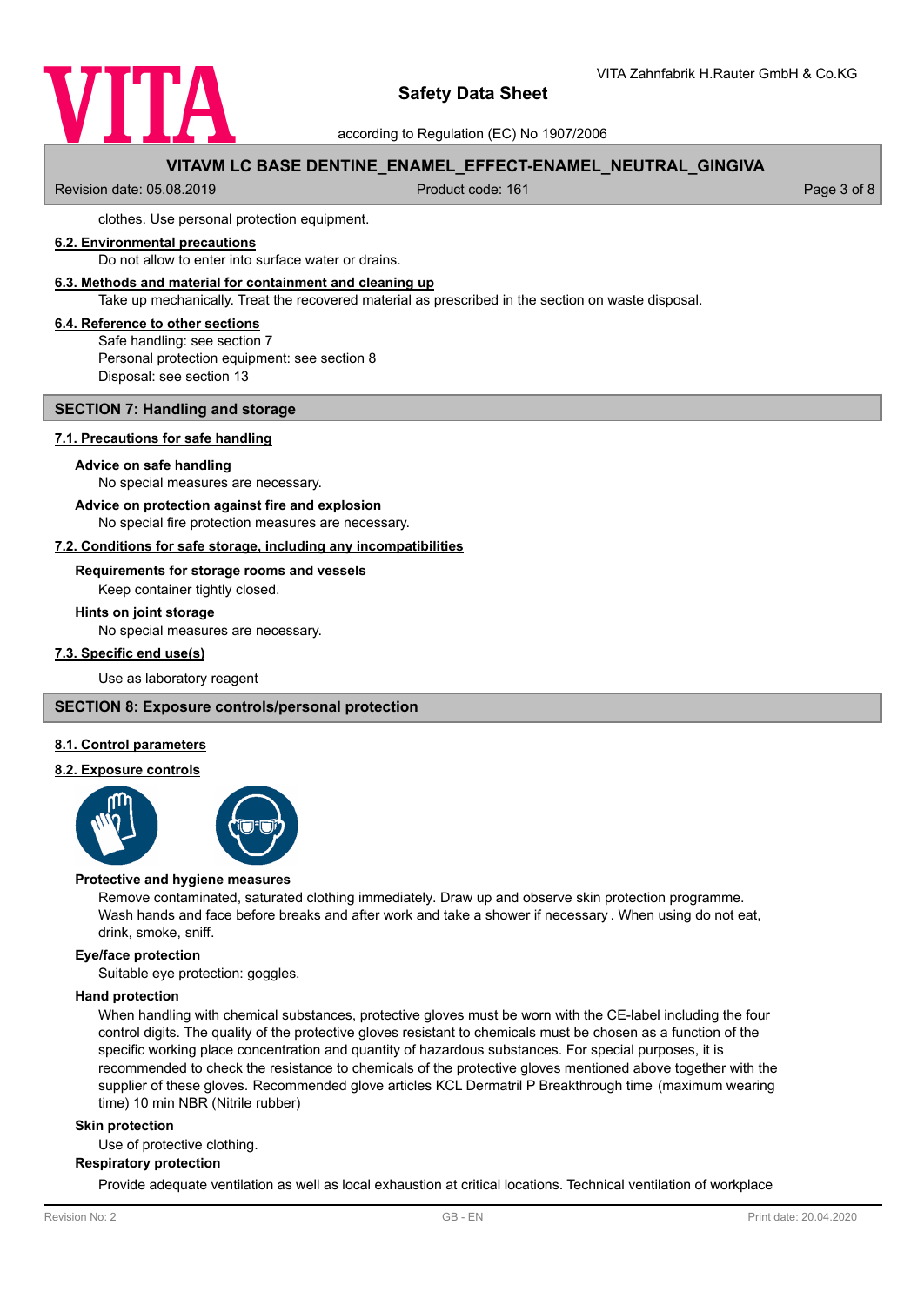

according to Regulation (EC) No 1907/2006

# **VITAVM LC BASE DENTINE\_ENAMEL\_EFFECT-ENAMEL\_NEUTRAL\_GINGIVA**

# Revision date: 05.08.2019 <br>
Product code: 161 Page 4 of 8 Physical state: Colour: **9.1. Information on basic physical and chemical properties SECTION 9: Physical and chemical properties** Odour: Characteristic pH-Value: not determined **Changes in the physical state** Melting point: not determined Initial boiling point and boiling range: 139 °C Flash point: 151 °C **Flammability** Solid: **not determined** and the solid: **not determined** and the solid: **not determined** and the solid: **not determined** and the solid: **not determined** and the solid: **not determined** and the solid: **note** that the solid: Gas: contract the contract of the contract of the contract of the contract of the contract of the contract of the contract of the contract of the contract of the contract of the contract of the contract of the contract of The product is not: Explosive. **Explosive properties** Lower explosion limits:  $\qquad \qquad \qquad$  not determined Upper explosion limits:  $\blacksquare$ **Auto-ignition temperature** Solid: **not determined** and the solid: **not determined** and the solid: **not determined** and the solid: **not determined** and the solid: **not determined** and the solid: **not determined** and the solid: **note** that the solid: Gas: Gas: not applicable contract to the contract of the contract of the contract of the contract of the contract of the contract of the contract of the contract of the contract of the contract of the contract of the contr Decomposition temperature: not determined Not oxidising. **Oxidizing properties** Vapour pressure:  $\le$  1100 hPa (at 50 °C) Density: not determined Water solubility: No **Solubility in other solvents** not determined Partition coefficient: not determined Vapour density: not determined Evaporation rate: not determined **9.2. Other information**

Solid content: 59,1 %

# **SECTION 10: Stability and reactivity**

# **10.1. Reactivity**

No hazardous reaction when handled and stored according to provisions.

# **10.2. Chemical stability**

The product is stable under storage at normal ambient temperatures.

# **10.3. Possibility of hazardous reactions**

No known hazardous reactions.

# **10.4. Conditions to avoid**

none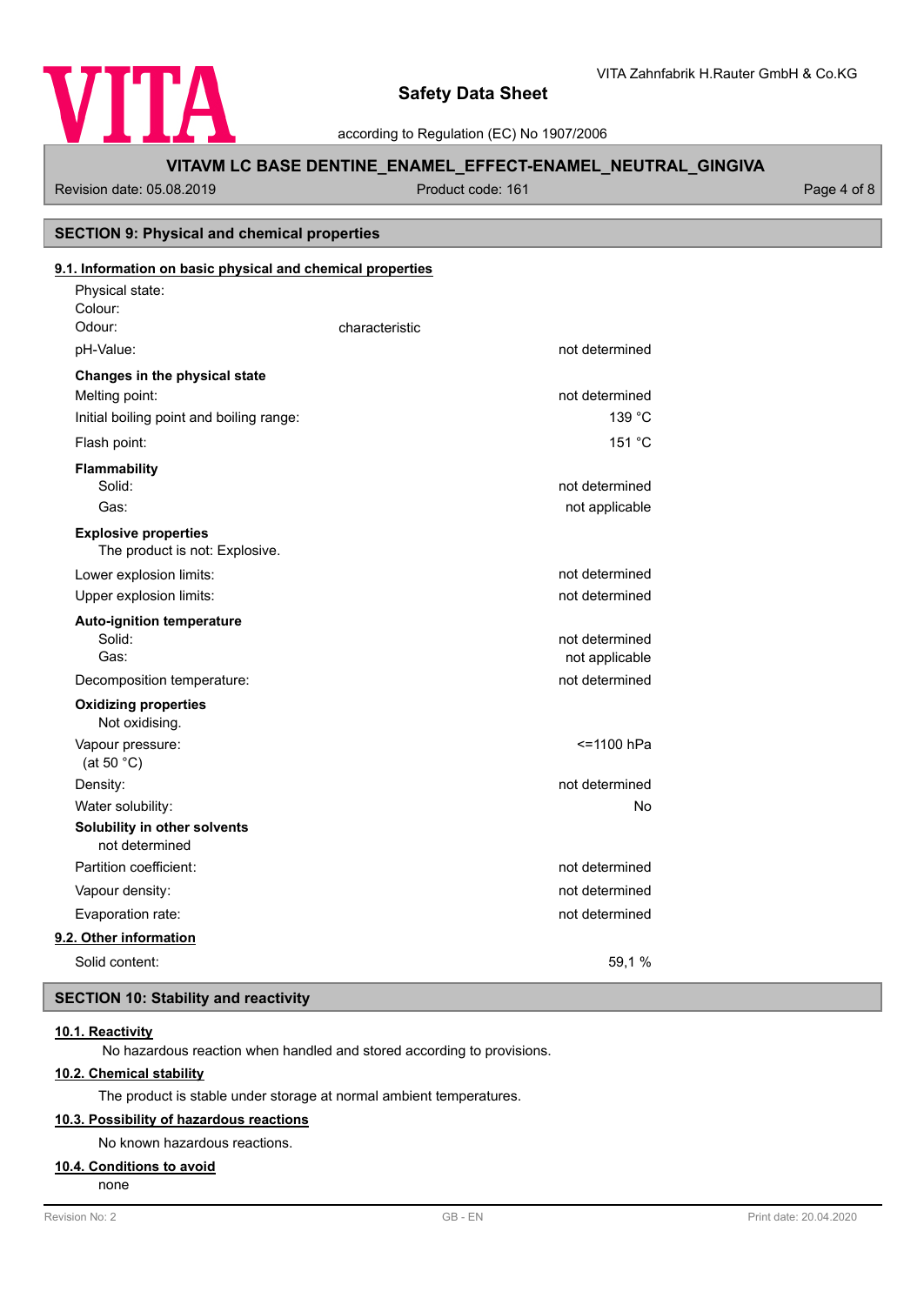

according to Regulation (EC) No 1907/2006

# **VITAVM LC BASE DENTINE\_ENAMEL\_EFFECT-ENAMEL\_NEUTRAL\_GINGIVA**

Revision date: 05.08.2019 **Product code: 161** Product code: 161 **Page 5 of 8** Page 5 of 8

# **10.5. Incompatible materials**

No information available.

## **10.6. Hazardous decomposition products**

No known hazardous decomposition products.

# **SECTION 11: Toxicological information**

## **11.1. Information on toxicological effects**

## **Acute toxicity**

Based on available data, the classification criteria are not met.

## **Irritation and corrosivity**

Based on available data, the classification criteria are not met.

## **Sensitising effects**

May cause an allergic skin reaction.

(7,7,9-Trimethyl-4,13-dioxo-3,14-dioxa-5,12-diaza-hexadecan-1,16-diol-dimethacrylat (mixture of isomers); 2,2'-ethylenedioxydiethyl dimethacrylate)

## **Carcinogenic/mutagenic/toxic effects for reproduction**

Based on available data, the classification criteria are not met.

## **STOT-single exposure**

Based on available data, the classification criteria are not met.

## **STOT-repeated exposure**

Based on available data, the classification criteria are not met.

#### **Aspiration hazard**

Based on available data, the classification criteria are not met.

# **Additional information on tests**

The mixture is classified as hazardous according to regulation (EC) No 1272/2008 [CLP].

## **SECTION 12: Ecological information**

## **12.1. Toxicity**

# The product is not: Ecotoxic.

**12.2. Persistence and degradability**

The product has not been tested.

#### **12.3. Bioaccumulative potential**

The product has not been tested.

## **12.4. Mobility in soil**

The product has not been tested.

## **12.5. Results of PBT and vPvB assessment**

The product has not been tested.

# **12.6. Other adverse effects**

No information available.

## **Further information**

Do not allow to enter into surface water or drains. Do not allow to enter into soil/subsoil.

## **SECTION 13: Disposal considerations**

# **13.1. Waste treatment methods**

# **Disposal recommendations**

Do not allow to enter into surface water or drains. Do not allow to enter into soil/subsoil. Dispose of waste according to applicable legislation.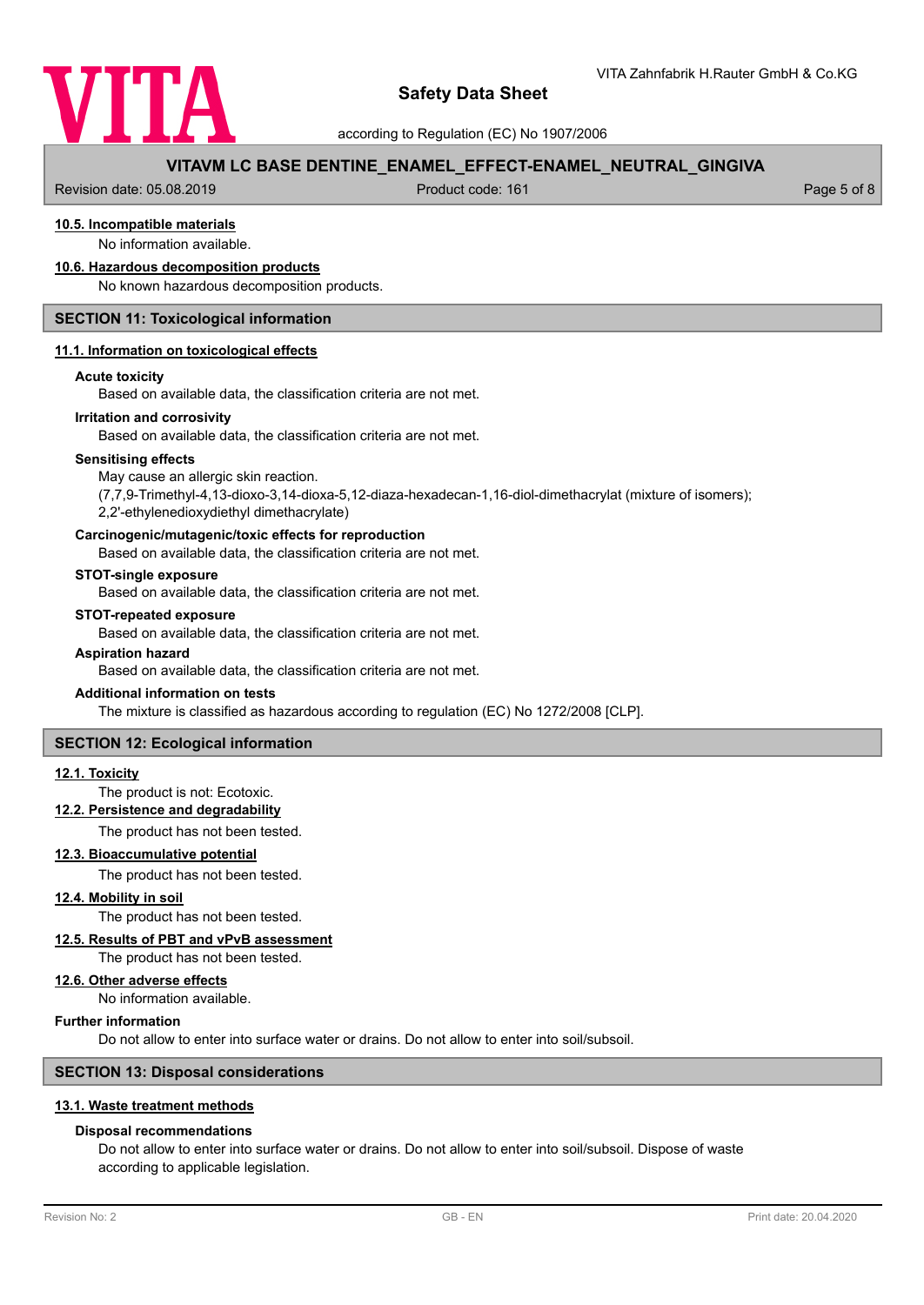

according to Regulation (EC) No 1907/2006

# **VITAVM LC BASE DENTINE\_ENAMEL\_EFFECT-ENAMEL\_NEUTRAL\_GINGIVA**

Revision date: 05.08.2019 **Product code: 161** Product code: 161 **Page 6 of 8** 

## **Contaminated packaging**

Handle contaminated packages in the same way as the substance itself.

# **SECTION 14: Transport information**

| Land transport (ADR/RID)                                                                   |                                                                                                                       |
|--------------------------------------------------------------------------------------------|-----------------------------------------------------------------------------------------------------------------------|
| 14.1. UN number:                                                                           | No dangerous good in sense of this transport regulation.                                                              |
| 14.2. UN proper shipping name:                                                             | No dangerous good in sense of this transport regulation.                                                              |
| 14.3. Transport hazard class(es):                                                          | No dangerous good in sense of this transport regulation.                                                              |
| 14.4. Packing group:                                                                       | No dangerous good in sense of this transport regulation.                                                              |
| Inland waterways transport (ADN)                                                           |                                                                                                                       |
| 14.1. UN number:                                                                           | No dangerous good in sense of this transport regulation.                                                              |
| 14.2. UN proper shipping name:                                                             | No dangerous good in sense of this transport regulation.                                                              |
| 14.3. Transport hazard class(es):                                                          | No dangerous good in sense of this transport regulation.                                                              |
| 14.4. Packing group:                                                                       | No dangerous good in sense of this transport regulation.                                                              |
| <b>Marine transport (IMDG)</b>                                                             |                                                                                                                       |
| 14.1. UN number:                                                                           | No dangerous good in sense of this transport regulation.                                                              |
| 14.2. UN proper shipping name:                                                             | No dangerous good in sense of this transport regulation.                                                              |
| 14.3. Transport hazard class(es):                                                          | No dangerous good in sense of this transport regulation.                                                              |
| 14.4. Packing group:                                                                       | No dangerous good in sense of this transport regulation.                                                              |
| Air transport (ICAO-TI/IATA-DGR)                                                           |                                                                                                                       |
| 14.1. UN number:                                                                           | No dangerous good in sense of this transport regulation.                                                              |
| 14.2. UN proper shipping name:                                                             | No dangerous good in sense of this transport regulation.                                                              |
| 14.3. Transport hazard class(es):                                                          | No dangerous good in sense of this transport regulation.                                                              |
| 14.4. Packing group:                                                                       | No dangerous good in sense of this transport regulation.                                                              |
| 14.5. Environmental hazards                                                                |                                                                                                                       |
| <b>ENVIRONMENTALLY HAZARDOUS:</b>                                                          | no                                                                                                                    |
| 14.6. Special precautions for user                                                         |                                                                                                                       |
| No information available.                                                                  |                                                                                                                       |
| 14.7. Transport in bulk according to Annex II of Marpol and the IBC Code<br>not applicable |                                                                                                                       |
|                                                                                            |                                                                                                                       |
| <b>SECTION 15: Regulatory information</b>                                                  |                                                                                                                       |
|                                                                                            | 15.1. Safety, health and environmental regulations/legislation specific for the substance or mixture                  |
| EU regulatory information                                                                  |                                                                                                                       |
| 2010/75/EU (VOC):                                                                          | 0,103%                                                                                                                |
| 2004/42/EC (VOC):                                                                          | 0.103%                                                                                                                |
| Information according to 2012/18/EU<br>(SEVESO III):                                       | Not subject to 2012/18/EU (SEVESO III)                                                                                |
| National regulatory information                                                            |                                                                                                                       |
| Employment restrictions:                                                                   | Observe restrictions to employment for juveniles according to the 'juvenile<br>work protection guideline' (94/33/EC). |
| Water hazard class (D):<br>Skin resorption/Sensitization:                                  | 1 - slightly hazardous to water<br>Causes allergic hypersensitivity reactions.                                        |
|                                                                                            |                                                                                                                       |

# **15.2. Chemical safety assessment**

Chemical safety assessments for substances in this mixture were not carried out.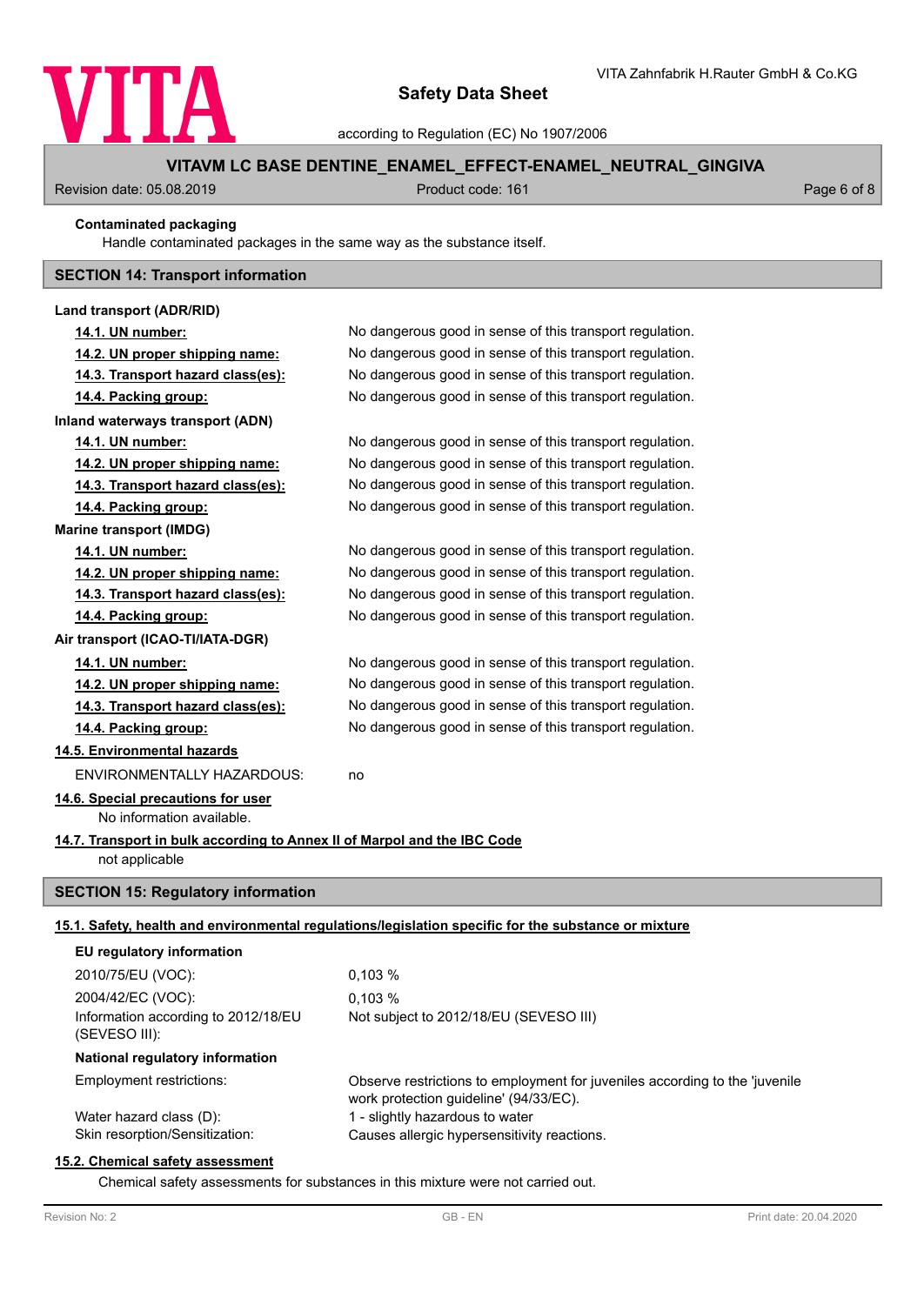

according to Regulation (EC) No 1907/2006

# **VITAVM LC BASE DENTINE\_ENAMEL\_EFFECT-ENAMEL\_NEUTRAL\_GINGIVA**

Revision date: 05.08.2019 **Product code: 161** Product code: 161 **Page 7 of 8** Page 7 of 8

# **SECTION 16: Other information**

## **Abbreviations and acronyms**

ADR: Accord européen sur le transport des marchandises dangereuses par Route (European Agreement concerning the International Carriage of Dangerous Goods by Road ) IMDG: International Maritime Code for Dangerous Goods IATA: International Air Transport Association GHS: Globally Harmonized System of Classification and Labelling of Chemicals EINECS: European Inventory of Existing Commercial Chemical Substances ELINCS: European List of Notified Chemical Substances CAS: Chemical Abstracts Service LC50: Lethal concentration, 50% LD50: Lethal dose, 50% CLP: Classification, labelling and Packaging REACH: Registration, Evaluation and Authorization of Chemicals GHS: Globally Harmonised System of Classification, Labelling and Packaging of Chemicals UN: United Nations DNEL: Derived No Effect Level DMEL: Derived Minimal Effect Level PNEC: Predicted No Effect Concentration ATE: Acute toxicity estimate LL50: Lethal loading, 50% EL50: Effect loading, 50% EC50: Effective Concentration 50% ErC50: Effective Concentration 50%, growth rate NOEC: No Observed Effect Concentration BCF: Bio-concentration factor PBT: persistent, bioaccumulative, toxic vPvB: very persistent, very bioaccumulative RID: Regulations concerning the international carriage of dangerous goods by rail ADN: European Agreement concerning the International Carriage of Dangerous Goods by Inland Waterways (Accord européen relatif au transport international des marchandises dangereuses par voies de navigation intérieures) EmS: Emergency Schedules MFAG: Medical First Aid Guide ICAO: International Civil Aviation Organization MARPOL: International Convention for the Prevention of Marine Pollution from Ships IBC: Intermediate Bulk Container VOC: Volatile Organic Compounds SVHC: Substance of Very High Concern For abbreviations and acronyms, see table at http://abbrev.esdscom.eu

## **Classification for mixtures and used evaluation method according to Regulation (EC) No. 1272/2008 [CLP]**

| Classification               | Classification procedure |
|------------------------------|--------------------------|
| H317<br>Skin<br>1B:<br>Sens. | Calculation method       |

# **Relevant H and EUH statements (number and full text)**

H317 May cause an allergic skin reaction.

H412 Harmful to aquatic life with long lasting effects.

## **Further Information**

The information is based on the present level of our knowledge. It does not, however, give assurance of product properties and establishes no contract legal rights. The receiver of our product is singularly responsible for adhering to existing laws and regulations.